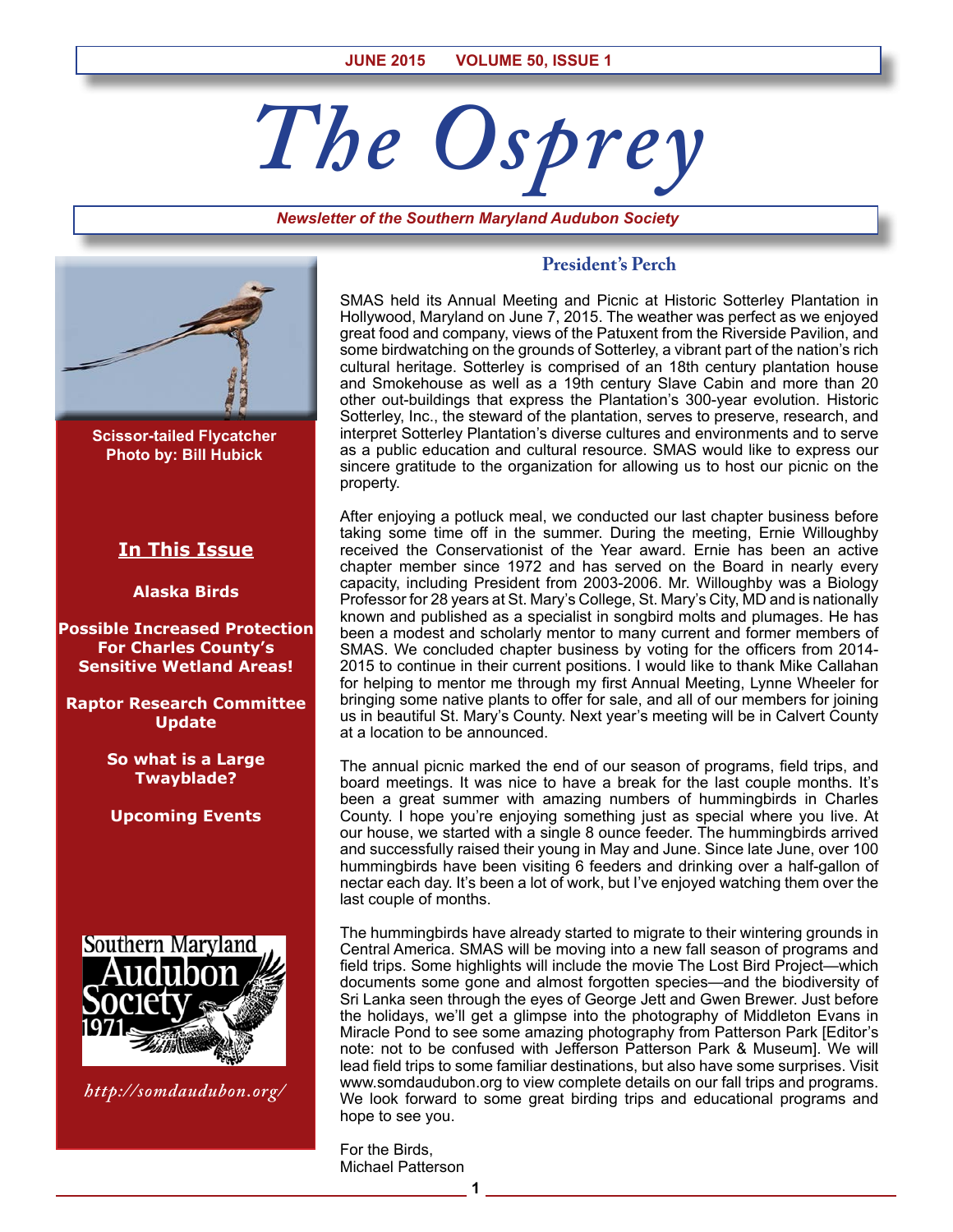# **Possible Increased Protection For Charles County's Sensitive Wetland Areas!**

[Listen to a 3-minute radio interview](https://soundcloud.com/wemakeitnews/a-new-rule-from-the-epa-could-mean-increased-protection-for-wetland-areas-in-charles-county) with David Jenkins, President of Conservatives for Responsible Stewardship. In

the interview, Jenkins makes the case for why taxpayers should support the EPA rule, which reasserts the scope of the Clean Water Act and the protection of wetlands.

Predictably, development interests are howling in opposition to the change.

Here's more information to help put this story into context for Charles County residents:

# Wetlands protect against

drought, replenish underground water supplies, and maintain water quality; however, when they are destroyed, taxpayers like YOU must help foot the bill to fund new infrastructure. This includes replacing services – such as stormwater-diversion channels, sewer systems and dams – that wetlands provide for FREE all over the United States.

This means that Charles County's 26,686 acres of tidal and nontidal wetlands continually contribute to the county's bottom line – although there are talking heads in the pro-sprawl development lobby who want you to believe otherwise.

The American Society of Civil Engineers (ASCE), as one example, estimates that it will cost nearly \$2 trillion to adequately maintain the nation's existing floodcontrol measures and waste-water and drinking-water infrastructure over the next two decades. So therefore, keeping wetlands intact benefits communities.

For more information about Conservatives For Responsible Stewardship, visit: http://www.conservativestewards.org/

# **SMAS Conservationist Award of the Year 2015 to DR. ERNEST J. WILLOUGHBY June 7, 2015**

Southern Maryland Audubon Society is honored to present its 2015 Conservationist Award to Dr. Ernest J. Willoughby, a founding member of SMAS and active participant to this day.

Our "Ernie" was privileged to grow up in a family who were members of the National Audubon Society and very aware of the natural world. He is no doubt our only current member

who joined the long defunct Junior Audubon Club. This was a national network formed in 1910 by NAS President T. Gilbert Pearson to educate the younger generation to the value of birds and other wildlife. Thus began his lifelong interest and study of flora and fauna, especially ornithology. He taught for 28 years as Professor of Biology at St. Mary's College of Maryland, St. Mary's City, MD. He influenced the lives of many young, including some current members of SMAS and our Board of Directors. He is now honored as Professor of Biology, Emeritus at St. Mary's College of Maryland. He is internationally known and published in his field as a specialist in songbird molts and plumages. His papers include research on molts in Lesser Goldfinch, Lawrence's Goldfinch, Sparrow Hawk, Skylark, 6 species of larks in South West Africa, monographs in numerous Wilson Bulletins, The Auk, The Condor, many others, and includes American Kestrel sounds for Cornell University. For the Wilson Ornithology Society, he recently contributed data on migration behavior for exercises to be used as aids in teaching ornithology. These exercises have been translated into Spanish for furthering knowledge abroad.

Joining SMAS in 1972, through National membership, he soon came to the Board as Secretary and has been a stalwart active chapter member ever since. He has held nearly every office on the board, refusing presidency until his home and work demands lessened and finally served as President, 2003-2006. Ernie then took on the important editorship of our newsletter, The Osprey, for several years, and continued on the Board until June 2014. He has mentored us during the years in too many ways to recount. He has given many SMAS programs, led field trips, coordinated Christmas counts, participated in all the Maryland bird studies, began our Barn Owl box program through student Melissa Boyle, was liaison with National and state Audubon offices, helped preserve Myrtle Point, works with the St. Mary's River Watershed Association, kept the Board alerted to St. Mary's many conservation concerns, and on and on. His current volunteerism also includes being a St. Maries Citty Militiaman where he and lovely wife Paula muster for war "defending the Colony of Maryland". They wear Ernie's hand sewn outfits!

Ernie is a quiet, modest, unassuming giant among us. His scholarly, instructive comments at our membership meetings and elsewhere are never in a demeaning way, and we recognize how fortunate and blessed we are to have him in our presence. Southern Maryland Audubon Society is humbled and proud to name Dr. Ernest J. Willoughby our Conservationist of the Year 2015.



**2**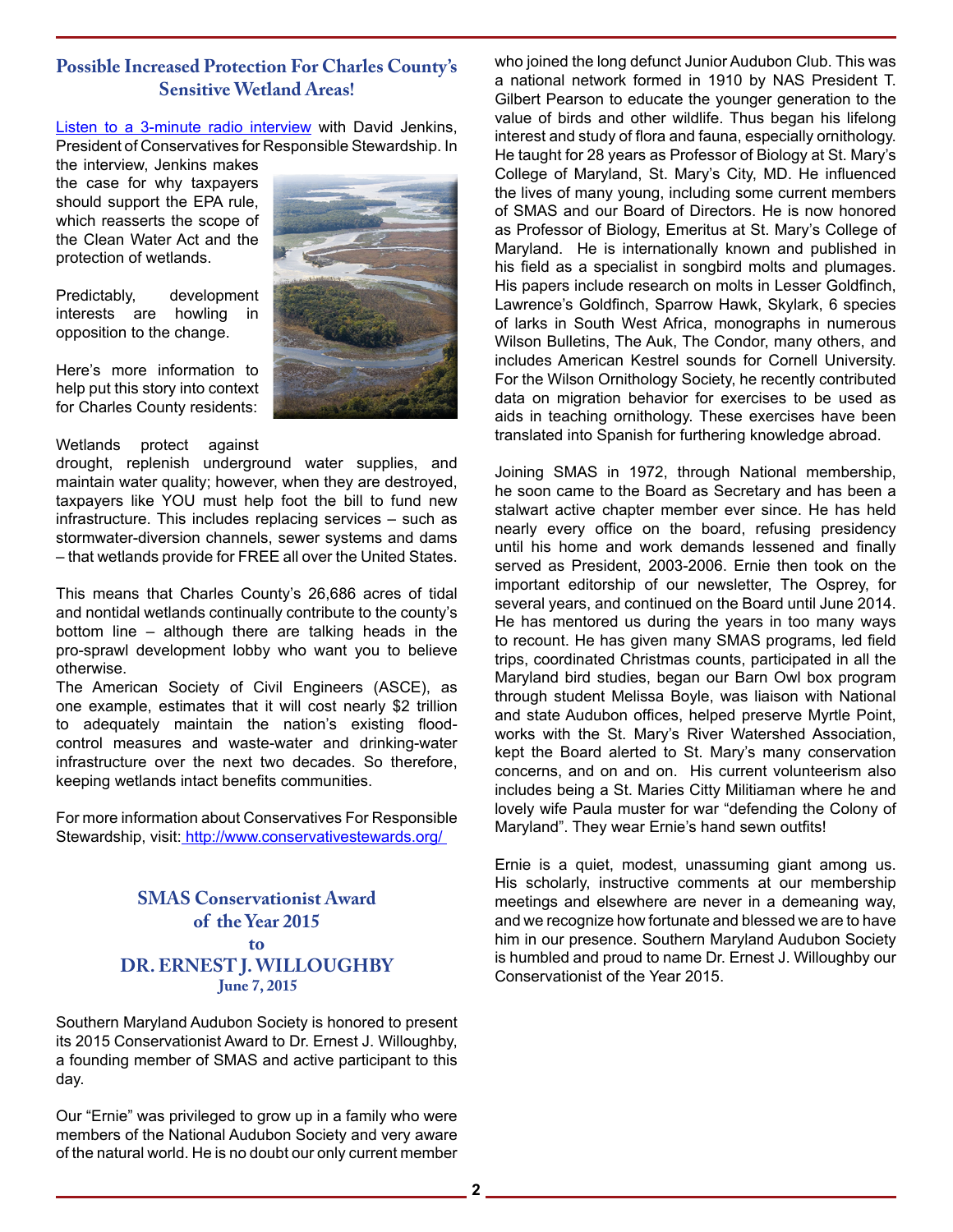**When Birds Squawk, Other Species Seem to Listen by Christopher Solomon May 18, 2015**



With a robotic owl, above, researchers in Montana are trying to understand the secret language of the forest. Credit Jeremy Roberts for The New York Times

MISSOULA, Mont. — In the backyard of a woodsy home outside this college town, small birds — Black-capped Chickadees, Mountain Chickadees, Red-breasted Nuthatches — flitted to and from the yard's feeder. They were oblivious to a curious stand nearby, topped by a curtain that was painted to resemble bark.

Erick Greene, a professor of biology at the University of Montana, stepped away from the stand and stood by the home's backdoor. He pressed the fob of a modified garagedoor opener. The curtain dropped, unveiling a taxidermied Northern Pygmy Owl. Its robotic head moved from side to side, as if scanning for its next meal.

The yard hushed, then erupted in sound. Soon birds arrived from throughout the neighborhood to ornament the branches of a hawthorn above the mobbed owl and call out yank-yank and chick-a-dee.

As a recorder captured the ruckus, its instigator grinned with delight. "For birds, this is like a riot," Dr. Greene said afterward, adding that he heard "a whole set of acoustic stuff going on that's just associated with predators." The distinctions are subtle — "even good naturalists and birders can miss this stuff," he added.

When Steller's Jays spot a robot of a northern goshawk left by researchers, they begin making an intense mobbing call to warn other birds.

Studies in recent years by many researchers, including Dr. Greene, have shown that animals such as birds, mammals and even fish recognize the alarm signals of other species. Some can even eavesdrop on one another across classes. Red-breasted Nuthatches listen to chickadees. Dozens of birds listen to tufted titmice, who act like the forest's crossing guards. Squirrels and chipmunks eavesdrop on birds, sometimes adding their own thoughts. In Africa, vervet monkeys recognize predator alarm calls by superb starlings.

Dr. Greene says he wants to better understand the nuances of these bird alarms. His hunch is that birds are saying much more than we ever suspected, and that species have evolved to decode and understand the signals. He acknowledged the obvious Dr. Dolittle comparison: "We're trying to understand this sort of 'language' of the forest."

[Editor's Note: to read the rest of the article, go to this link - http://tinyurl.com/sqauwk ]

# **Alaska Bird/Mammal Images By Paul Nistico July 4**

Dear Friends,

On June 21, I returned from a three-week commercial birding tour of coastal Alaska. The itinerary included stops in Anchorage, Nome, Gambell (on St. Lawrence Island) and St. Paul (in the Pribilof Islands). I began the trip with an ABA list total of 687 species and got 27 life birds. My list is attached. Lifers are highlighted in bold. Red text indicates a "near-lifer" - a bird of great interest or one that I've not seen for many years.

I've now completed the selection and editing of my bird and mammal images and have posted them on the Web. As always, some are good; some not so good. Some were taken through the van windows. Some were taken at too great a distance to permit any kind of photographic quality, but if the bird is a good one, I've included it in the mix anyway.

Selecting the link below will take you to my folder on MS OneDrive. The birds/mammals are in approximate alphabetical order. Click on the first one (American Golden-Plover) and then navigate with the on-screen arrows or with your keyboard arrows. You should see a caption at the bottom of the screen that identifies the species and location, though it goes away quickly and you must move your mouse to see it again. I have given you permission to download any image that you wish to have by clicking the "Download" button at the top of the screen. When I've finished my selection of scenic and other nature shots I'll pass those images along in this same manner.

I hope you enjoy them.

Paul Nistico - The Villages, Florida nistico2@gmail.com http://1drv.ms/1HB4VOz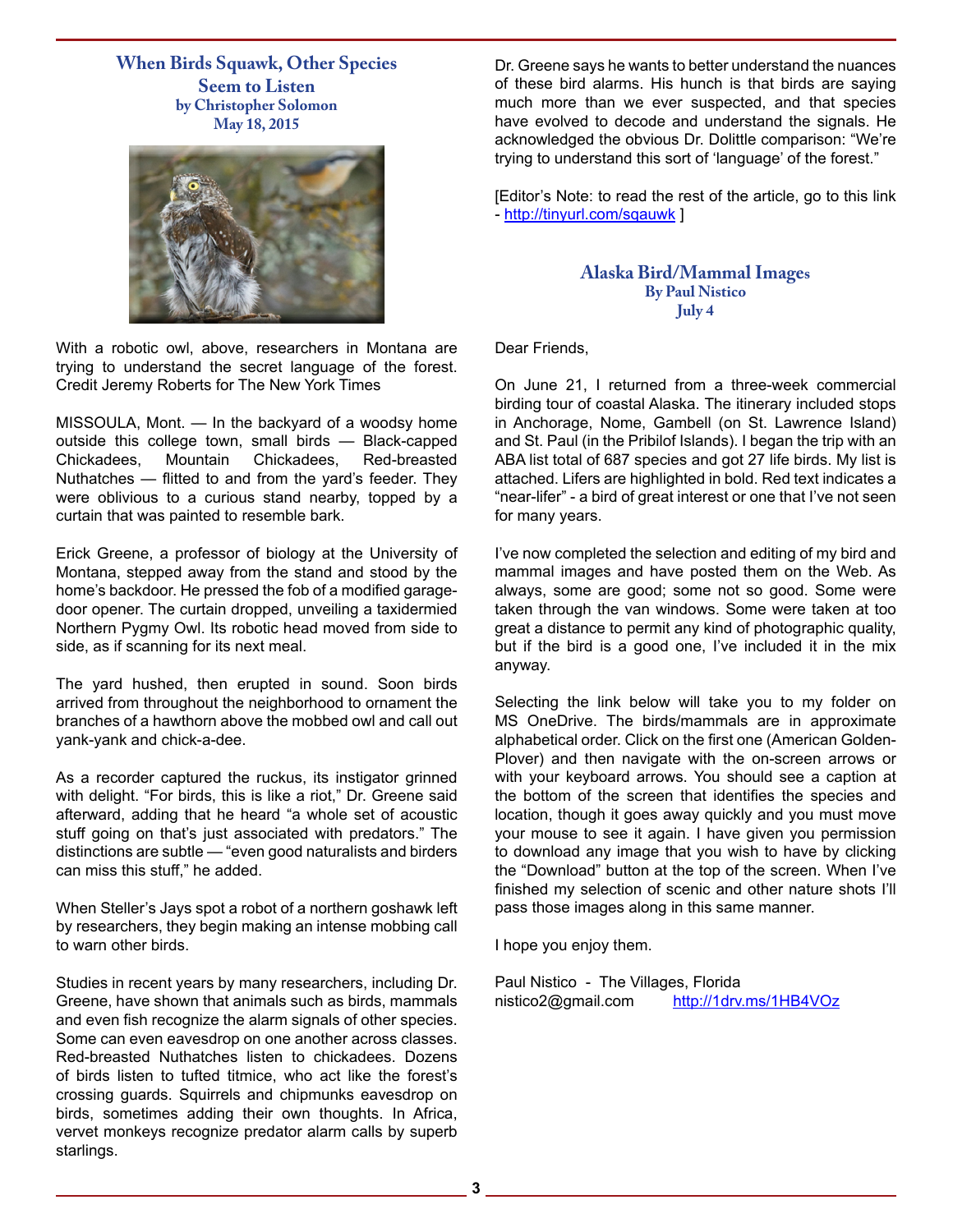# **So what is a Large Twayblade? Glad you asked. by George Jett**

Large Twayblade is a rare orchid found in Maryland. In mid-May, Gwen and I were lucky to find this small plant with light purple flowers in our new front yard in Lothian. Also known as Liparis lilifolia, the orchid has a state conservation rank of S2, state rare. We found the leaves of the plants in last fall, but flowers really make identification to species possible. Come mid-May, the plants flowered and Gwen went to her handy Newcomb's Wildflower Guide to try to figure out the identity of the plant. We wanted to learn more so went to the Maryland Biodiversity Project (MBP) website at www.marylandbiodiversity.com

From that powerful resource we were able to determine where else it had been found in Maryland. Our record was the first for Anne Arundel County. It has also been found in eleven other counties in Maryland, but not on the Eastern Shore yet. Newcomb says found from New England south, but not much else.

The MBP has much more than plant information. MBP is focused on cataloging all the living things of Maryland. Their goal is to promote education and conservation by helping to build a vibrant nature study community. The project was started in June 2012 and, since it began, many new species of plants and animals have been documented on the site for the state.

 Imagine any plant or animal that might be in Maryland, and you are likely to find information and color photographs at this site. The MBP includes birds, insects, reptiles, amphibians, snails, puppy dog tails, etc. I am kidding about the puppy dog tails, but so far the two folks that started the project, Bill Hubick and Jim Brighton, have done an amazing job of cataloging nearly 16,000 species, including over 6,000 species with photographs, which features the work of more than 400 naturalists and photographers. The project also has easy to use range maps so you can see where your plant or animal has been documented in Maryland.

I am unaware of another state with a project like this. With the collaboration of many individuals, this site has quickly been recognized as a valuable resource- so valuable the Internal Revenue Service recently granted the Maryland Biodiversity Project 501(c)3 non-profit status at the state and federal level. What this means to me and others is you can donate money to the project, and deduct it from your income tax. Tax-exempt donations will be applied to on-line resources and outreach, events like BioBlitzes, equipment, and ultimately assistance with managing the huge volume of photos and data these two guys are now processing. Their public charity status is also a key step in allowing them to partner formally with state agencies and academia.

If you want to contribute your sightings and photographs

please contact the site gurus: Bill Hubick at bill hubick@ yahoo.com or Jim Brighton at jimbrighton3@gmail.com. Since both of these people have day jobs, please be patient if you do want to contribute.

If you wish to help further this valuable resource you can click the Donate button in the top-right of any page at MBP. As soon as I could I donated \$100. I hope some of you will find this resource supportable at whatever level you can afford. I know this sounds like a public radio beg-a-thon, but if you want to use it you should support the resource. If you think this is a valuable natural history website I hope you will join me in helping to promote the project.



**Large Twayblade Photo By: George Jett**

# **Raptor Research Committee Update**

This nesting season was rather disappointing for Barn Owls. No nest were reported in Calvert or Prince Georges Counties and the two known nesting sites in Charles County both failed to fledge any young. This may be attributed to a loss of prey due to the hard winter we experienced. Hopes are high however that next year will be better. More nest boxes will be installed over the fall and winter months in all counties.

On a more positive note, Osprey numbers continue to be strong. Additionally, 2 fledgling American Kestrels fledged in a Calvert County nest box and were banded.

Please consider adopting an Osprey, Barn Owl, Northern Saw-whet Owl or American Kestrel. Proceeds go directly to the ongoing research on these important raptors of Southern Maryland.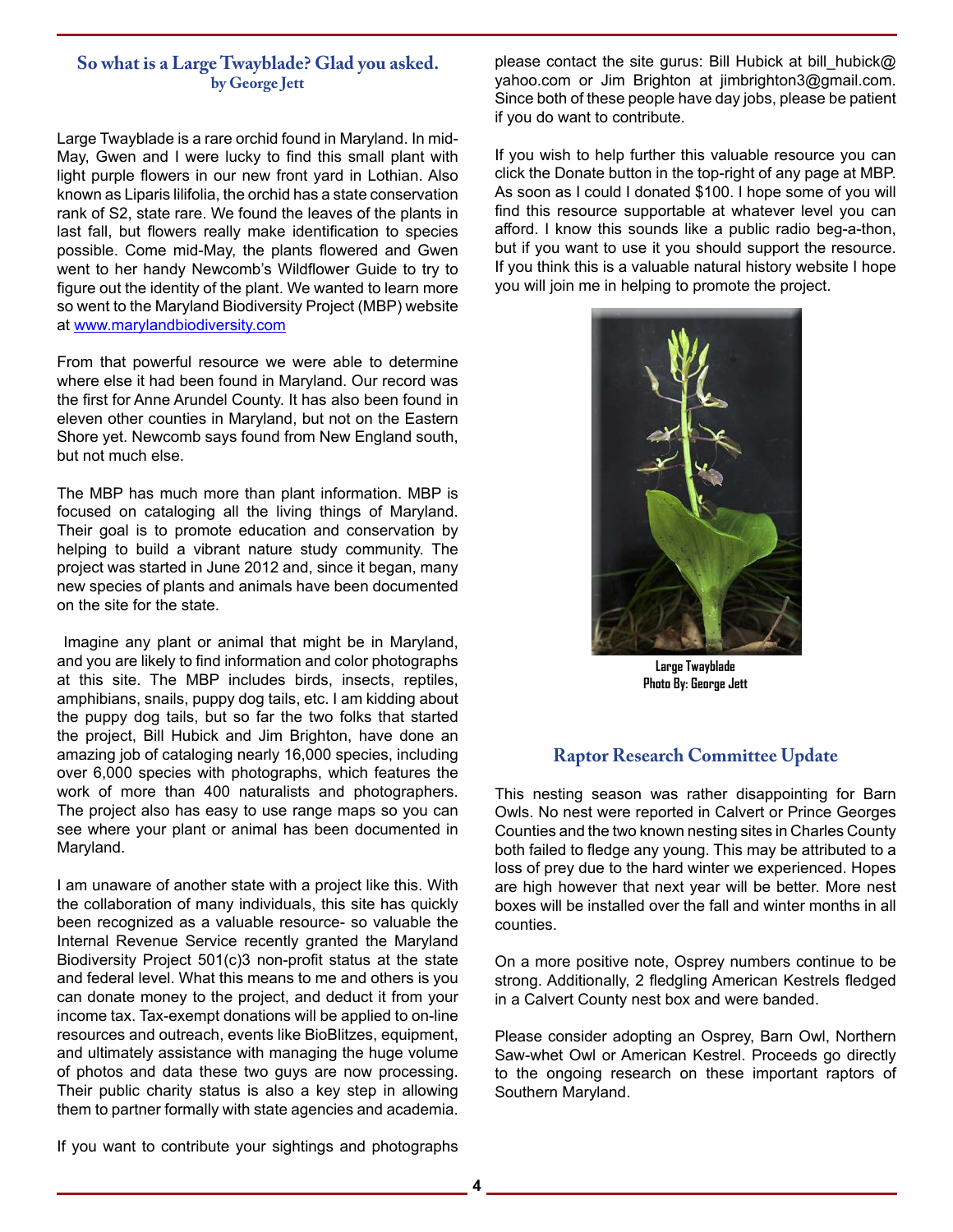# **eBird News! Coming Soon: Rich Media Upload!**

Did you ever wish you could easily upload your photos and sounds into eBird and have them permanently archived? We have!!! And now we are collaborating with the Macaulay Library to upload photos and sounds directly into eBird and have them archived at the [Macaulay Library](http://macaulaylibrary.org/). These "digital specimens" will join Macaulay's existing global resources for photos, sounds, and eventually videos. We are in the early stages of testing now, but you can see one of the first checklists [here](http://ebird.org/ebird/view/checklist?subID=S16059237). Want to help us test this amazing new process? Become an **[eBird Partner](https://join.birds.cornell.edu/ea-action/action?ea.client.id=1806&ea.campaign.id=39939&ea.tracking.id=ENE)** and we'll send you an invitation in September.



# **eBird iOS is here and free**

Download our new eBird iOS app for entering your sightings. The app can be used anywhere in the world. French, German, Mandarin (Traditional), Portuguese and Spanish are being tested and will be available before the end of August. eBird Android and additional languages also coming soon. Find out more [here](http://ebird.org/content/ebird/news/ebird_mobile_ios1/) about eBird iOS.

# **Cool Internet Links!**

A Feast for Hummingbirds! https://www.facebook.com/BobAnderson23/videos/2675341286076/

Tube Feeding Baby Hummers: https://www.facebook.com/permalink.php?story\_fbid=1195 979697085516&id=1357191138

Crow Solves Puzzle: http://viralfury.com/wild-crow-shows-incredible-intelligence-during-complex-test/



*Southern Maryland Audubon Society*

# ADOPT-A-RAPTOR

Foster Parents Needed!!



The Southern Maryland Audubon Society supports raptor conservation and research projects in the Southern Maryland area through the "Adopt-A-Raptor" Program. The program currently includes four species: **Osprey, Barn Owl, American Kestrel and Northern Saw-whet Owl**. Each bird is banded by a licensed bird bander with a serially numbered metal band, in cooperation with the U.S. Bird Banding Laboratory. A limited number of birds are available for adoption each year!

# **"Adopt-A-Nest" now available for Osprey, Barn Owl & Kestrels!**

# Adoptive "parents" will receive:

A certificate of adoption with the bird's band number, and location and date of banding.

Information on the ecology and migration patterns of the species

Any other pertinent information that may become available

# Your support helps provide:

- Barn Owl Nest Boxes
- Osprey Nesting Platforms
- Kestrel Nest Boxes
- Mist Nets or Banding Supplies

Complete the form below to "Adopt-A-Raptor" with the Southern Maryland Audubon Society

--------------------------------------------------------------------------------------------- *Mail completed form to: Melissa Boyle, Adopt-a-Raptor, 10455 Point Lookout Rd. Scotland, MD 20687*

Name:\_\_\_\_\_\_\_\_\_\_\_\_\_\_\_\_\_\_\_\_\_\_\_\_\_\_\_\_\_\_\_\_\_\_\_\_\_\_\_

as it should appear on Adoption Certificate

Address:

I wish to adopt:

 $(# of)$  Osprey, \$10 each / \$25 per nest

(# of) Barn Owl, \$25 each / \$50 per nest

(# of) Northern Saw-whet Owl, \$30 each

(# of) American Kestrel, \$35 each / \$75 per nest

\_\_\_\_\_\_\_\_\_\_\_\_\_\_\_\_\_\_\_\_\_\_\_\_\_\_\_\_\_\_\_\_\_\_\_\_\_\_\_\_\_\_\_\_

Amount Enclosed:

*Make checks payable to: Southern Maryland Audubon Society*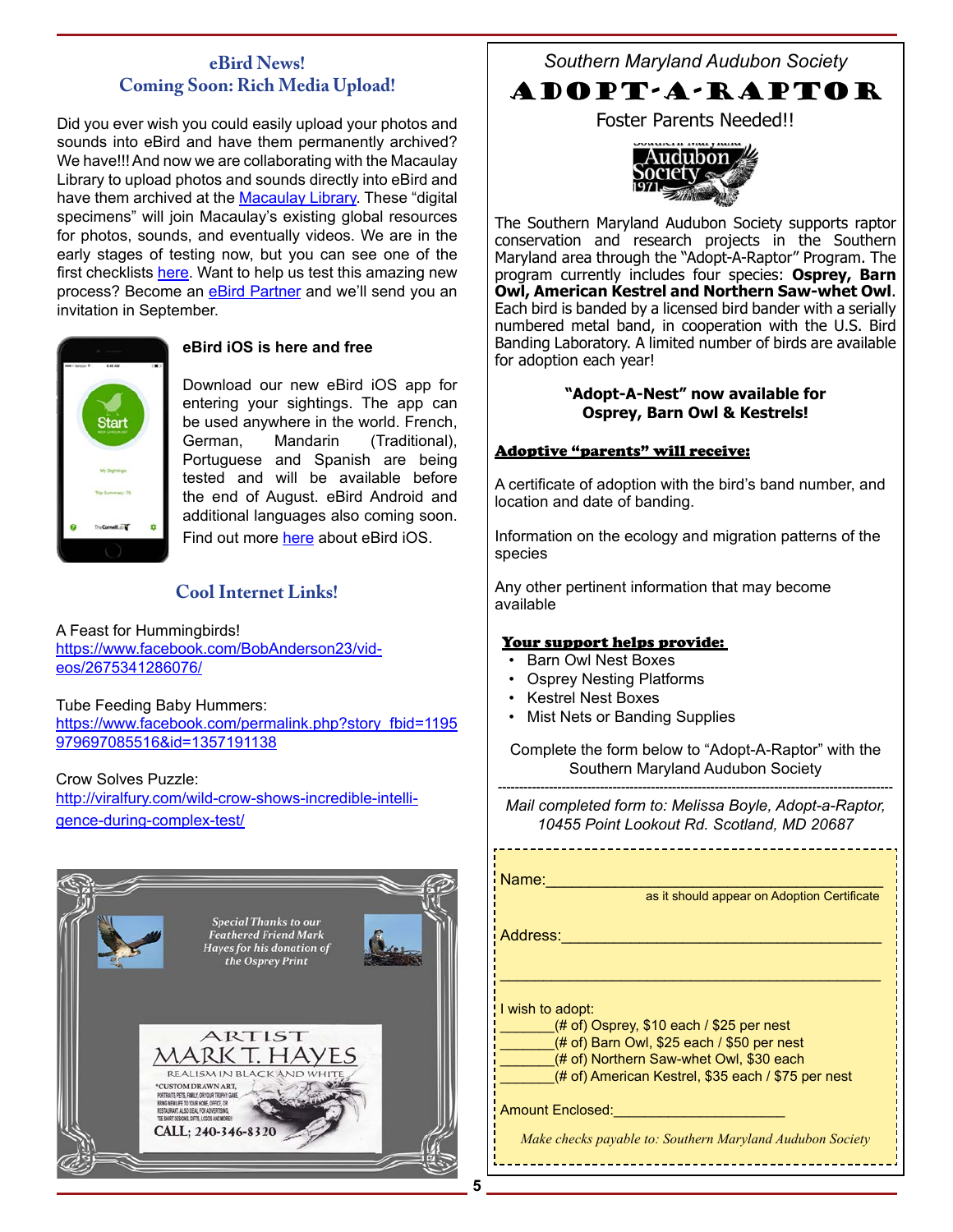# **WELCOME, NEW MEMBERS!**

James Arthur, Clinton Mark Boyd, Conestoga, PA Stephanie Boyd, Lexington Park Joanne Chaney, Owings Rose Connolly, Solomons David Daniel, Dunkirk Lynne Donato, Chesapeake Beach Daniel Donohue, Accokeek Bonnie Duke, Severna Park B. J. Easley, Callaway Karen and Hallie Ferguson, Waldorf Julia Forbes, Mechanicsville Stephen Freese, White Plains Kristen Frill, California Millie Havrilla, La Plata, Md Lois Heese, Lusby Sherri L. Herr, Holtwood, PA Jean Hicks, Owings Marcia Malone, Clinton Harold J. Morgan, Chesapeake Beach Gerald Muiz, Prince Frederick Nikunjkumar Patel, Laurel Arnold Petty, Port Republic Tonya Pressley, Lusby Elizabeth Reynolds, Hollywood Barry Shanaman, Suitland D. Shomette, Dunkirk Mary Ann Wade, Port Tobacco Katelin Welles, Prince Frederick Barb and Chip Whipkey, Leonardtown

# **Upcoming Events**

### September 2 – WEDNESDAY – 7:30 p.m. – 9:00 p.m. **MONTHLY MEETING PROGRAM**

# **Charlotte Hall Library, St. Mary's County** 37600 New Market Road, Charlotte Hall, MD 20622 *A Southern MD Audubon Feathered Friend Film: "The Lost Bird Project"*

Gone and nearly forgotten in extinction, the Labrador Duck, the Great Auk, the Heath Hen, the Carolina Parakeet, and the Passenger Pigeon leave holes in our collective memories. The Lost Bird Project film follows the road-trip sculptor Todd McGrain and his brother-in-law, Andy Stern, take as they search for the locations where extinct birds were last seen in the wild and negotiate for permission to install McGrain's large bronze sculptures there. This is a film about public art, extinction and memory. Witness an elegy to five extinct North American birds in a thoughtful, moving, and sometimes humorous look at the artist and his mission. Mingling and refreshments start at 7:00 p.m.

# September 13 – SUNDAY – 8 a.m. – 12 noon **FIELD TRIP**

Naval Air Station Patuxent River, St. Mary's County 21967 Cuddihy Road, Patuxent River, MD 20670 **"GRASSPIPERS"**

# Leader: Kyle Rambo

This trip will visit some excellent grassland habitat on restricted access runways. Target species include Buff-breasted Sandpiper and American Golden-Plover. Meet in the parking lot at NAS Gate #1. We are limited to 10 participants, and PRE-REGISTRATION IS MANDATORY. RSVP by the 10th. Contact kyle.rambo@navy.mil or 301-757-0005. US citizens only, photo ID required.

# *continued on page 7*

| <b>MEMBERSHIP APPLICATION</b>                                                                                                                                                                                                                                                                                                                            |                                                                                                                                                                                                                              |                                                                                                               |
|----------------------------------------------------------------------------------------------------------------------------------------------------------------------------------------------------------------------------------------------------------------------------------------------------------------------------------------------------------|------------------------------------------------------------------------------------------------------------------------------------------------------------------------------------------------------------------------------|---------------------------------------------------------------------------------------------------------------|
| $\Box$                                                                                                                                                                                                                                                                                                                                                   | Please enroll me as a member of the Audubon Family and the Southern Maryland Audubon Society. I will receive the chapter<br>newsletter, The Osprey, and all my dues will support environmental efforts in Southern Maryland. |                                                                                                               |
| $\Box$<br>Please enroll me as a member of the National Audubon Society. My membership will also include membership in the Southern<br>Maryland Audubon Society. I will receive National's Audubon Magazine, the chapter newsletter, and support national and local<br>environmental causes. A fraction of my dues will be returned to the local chapter. |                                                                                                                                                                                                                              |                                                                                                               |
|                                                                                                                                                                                                                                                                                                                                                          | Name and the second contract of the second contract of the second contract of the second contract of the second                                                                                                              |                                                                                                               |
|                                                                                                                                                                                                                                                                                                                                                          |                                                                                                                                                                                                                              |                                                                                                               |
| I DO I<br>do NOT wish to receive The Osprey electronically. My e-mail address is:<br>(electronic delivery saves SMAS printing and mailing costs.)                                                                                                                                                                                                        |                                                                                                                                                                                                                              |                                                                                                               |
| <b>Chapter-Only Dues (new/renewal)</b><br>Make check payable to Southern Maryland Audubon Society                                                                                                                                                                                                                                                        |                                                                                                                                                                                                                              | National Dues, Make check payable to<br>National Audubon Society -- Chapter code #C9ZL000Z                    |
| $\Box$                                                                                                                                                                                                                                                                                                                                                   | Individual/Family<br><u>___1yr \$20 __2yr \$38 __3yr \$56</u>                                                                                                                                                                | <b>Example 1 Designal Designation Introductory Offer - 1 year</b><br>\$20<br>Senior/Student<br>\$15<br>$\Box$ |
| $\Box$                                                                                                                                                                                                                                                                                                                                                   |                                                                                                                                                                                                                              |                                                                                                               |
| $\Box$                                                                                                                                                                                                                                                                                                                                                   | Senior (over 62) \$250                                                                                                                                                                                                       | Mail to: Southern Maryland Audubon Society, Attn: Membership<br>P.O. Box 181 Bryans Road, MD 20616            |

**6**